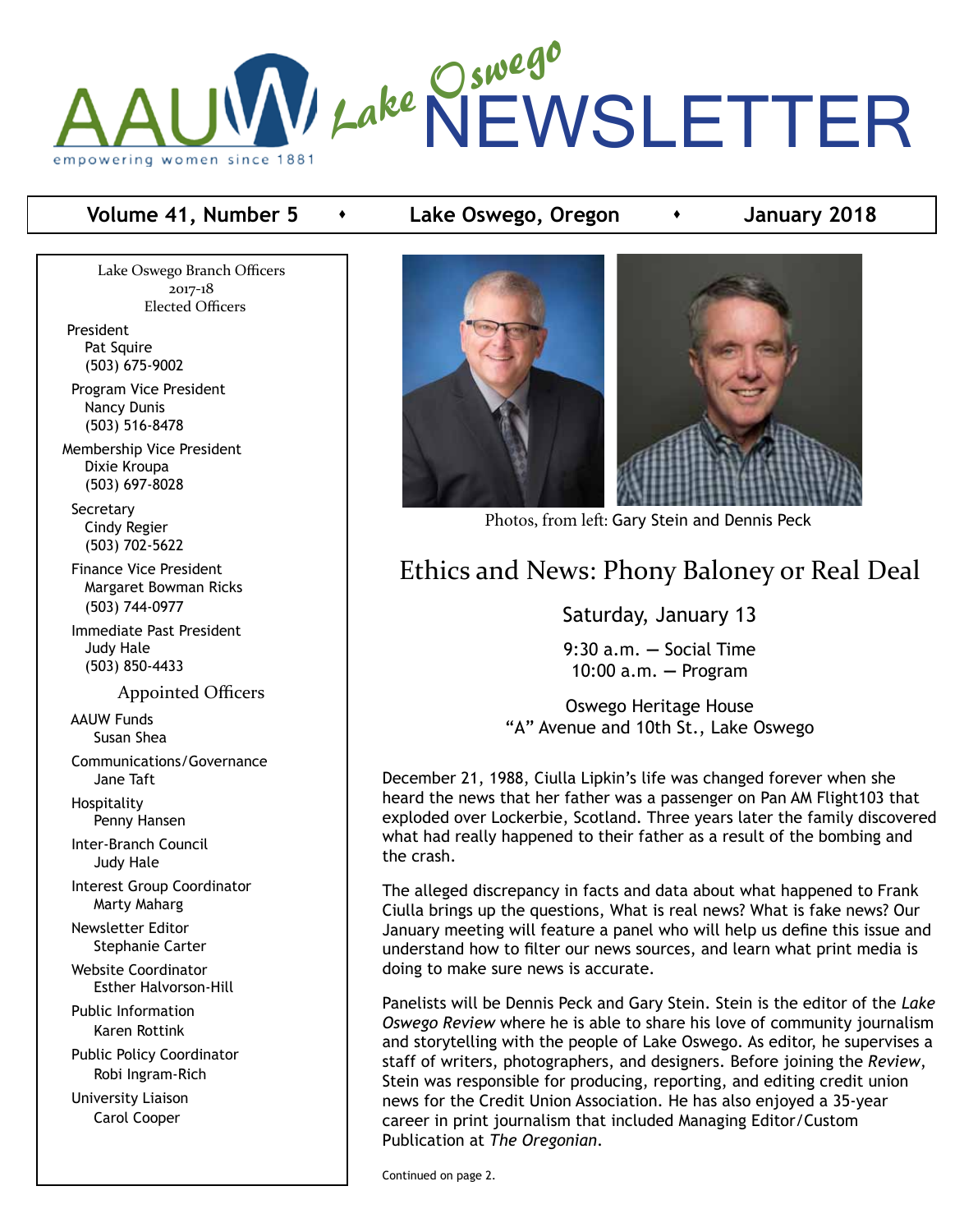## **Page 2 c c 1 January 2018**

Ethics and News, continued from page 1.

Dennis Peck is the senior editor for print at the Oregonian Media Group, and in that role oversees what does, and does not, make it into the newspaper each day. He served more than a decade as the sports editor and half-a-decade as the "Living" section editor after arriving from the *Orange County Register*, where he oversaw its Pulitzer Prize-winning coverage of the 1984 Olympics. And yes, he is married to Marcia Westcott Peck and writes a biweekly "Homes & Gardens" column with her.



Photo, from left: Penny Hansen, Esther Halvorson-Hill and Pat at the Holiday Gala.

## Squire's Scribblings

by Pat Squire, President

Happy New Year to all!

A big thanks to all of you for your generous contributions to Clackamas Women's Services and to our branch scholarship through your support of the Gala!

Our community service project, supporting Clackamas Women's Services, proved to be a big success. It was wonderful that so many of you donated gifts for the holiday store for the children of CWS clients! You generously donated toys, books, and gift cards and many of you volunteered in setting up the store, readying it for mothers to do their shopping. This was a cause that resonated with all of us and your donations

are much appreciated (see article and photos on page 3.) Our thanks go to Jean-Marie Pierrelouis for coordinating this new activity, and Marty Maharg for suggesting it.

Our holiday gala was a grand celebration, and a fun and festive way to raise money for our scholarship (see photos on page 6-7). Many thanks to Mary Pat Silveira for hosting us, and to Robin, her partner and co-cost who graciously made our name tags and poured our wine. Marty Maharg, Susan Shea and Karen Rottink were behind-the-scenes elves helping with the event.

Now the new year is upon us, and it's time for a little reflection on 2017. It has been an eventful year, and certainly one with some surprises. Our own legislature passed an equal pay bill, and women around the country began speaking out about sexual harassment. It's about time! While women have made many advances over the years, there were often just too many barriers to coming out about sexual harassment. The men were too powerful, there was frequently the threat of retaliation, and the fear of being accused as a liar. It reminds us that there are still things we can do to overcome some of these injustices, and that there is definitely strength in numbers.

With that idea moving forward into 2018, our new public policy group is convening a workshop on how to be an effective advocate. While we may think we know how to advance our causes, a little training will inspire us! Patricia (Trish) Garner, our state public policy leader and a highly effective lobbyist, will give an interactive session on Friday, January 26, at the Heritage House from 1:00-3:00 p.m. All are welcome, and advocates from Tigard and Portland branches will join us. This is an opportunity for a discussion of some upcoming public policy issues and how to create some energy and interest in advocating for them. Look back at the photo of Trish in our December newsletter, where we recognized her for her role in guiding the Equal Pay bill through the legislature.

Again, happy New Year! I'm looking forward to working with all of you to make this an action-packed beginning. Don't forget our January 13 meeting on "Fake News", and Lobby Day on February 9.

Note on your calendar:

- January 13, Branch Meeting on Fake News
- January 23, Special Election Ballots Due
- January 26, Effective Advocacy Workshop
- February 9, Lobby Day
- February 10, Branch Meeting with Lake Oswego Reads
- April 20-22, AAUW Oregon Convention in Hillsboro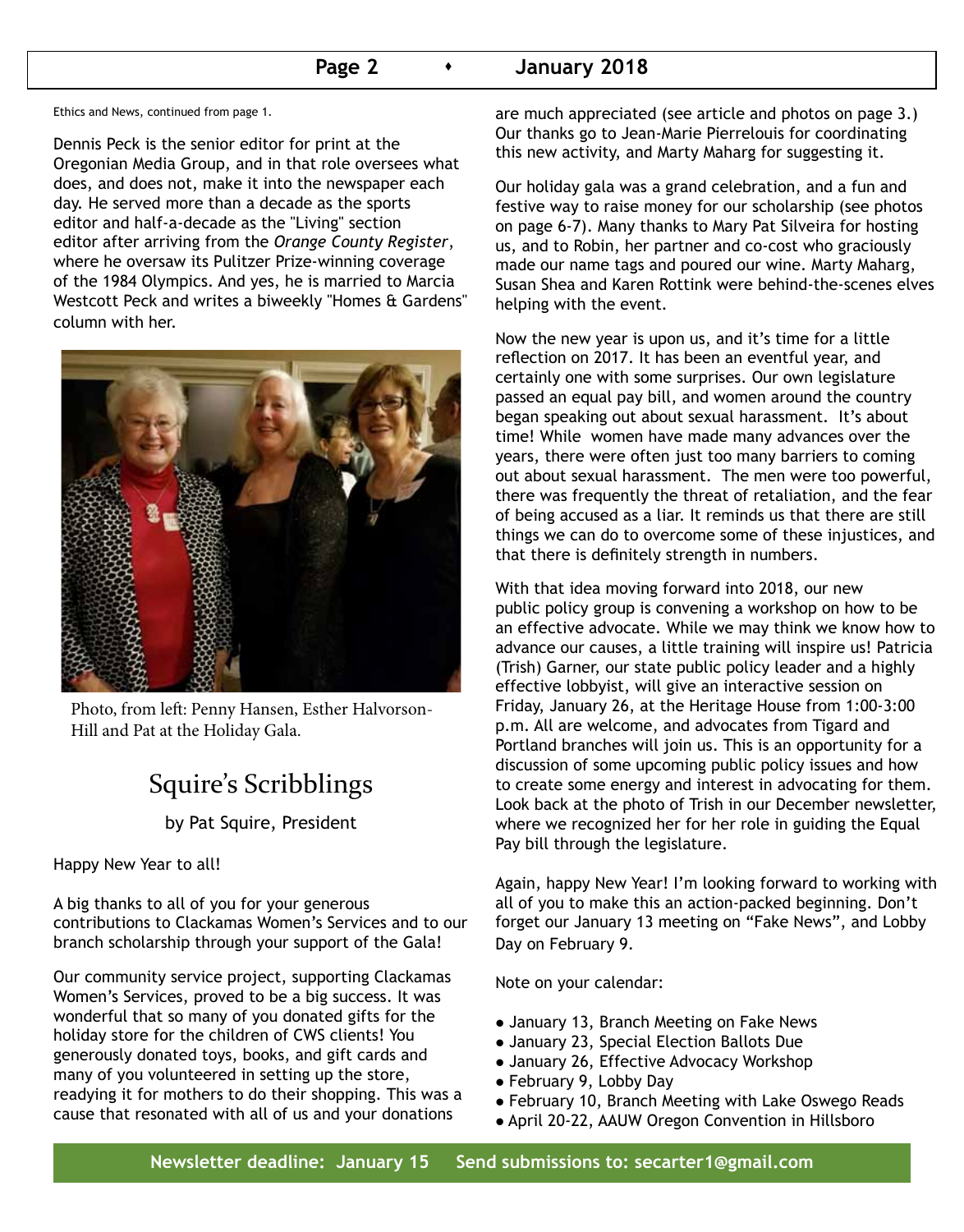## CWS Holiday Store: A Very Successful Community Project

## by Marty Maharg

Many thanks to our Chief Elf, Jeanne-Marie Pierrelouis, and all of you who participated in the Clackamas Women's Services (CWS) Holiday Store service project. Our Lake Oswego branch was one of 16 community groups donating gifts and gift cards. In addition, Mary Pat Silveira, Susan Shea, Karen Rottink, Becky Hein, Ann Redman, Pat Squire, Jeanne Lemieux, and Elizabeth McCarney volunteered their time to assist with setting up the store.

Jeanne-Marie reported that there were 300 children registered (about 119 families) as of December 8th, with more sign ups expected during the following week.

CWS was incorporated in 1985 as Clackamas County's first shelter for women and children escaping domestic abuse, and continues to serve as the region's primary provider for domestic violence and sexual assault services.

CWS provides a 40 hour training session for persons wishing to volunteer to work with victims of domestic violence. There will be two presentations in January on Wednesdays from 9am-12pm: "Advocacy Skills" on January 3, and "The Impact of Trauma" on January 24. They are part of the training series but may be attended on an individual basis.

Photo above: Jeanne-Marie's sleigh full of donations. Below: Member Anne Redman volunteers to set up the store.



For more information, please contact Josie Greer at (503) 557-5830.

Photos at right: Gifts for all ages.





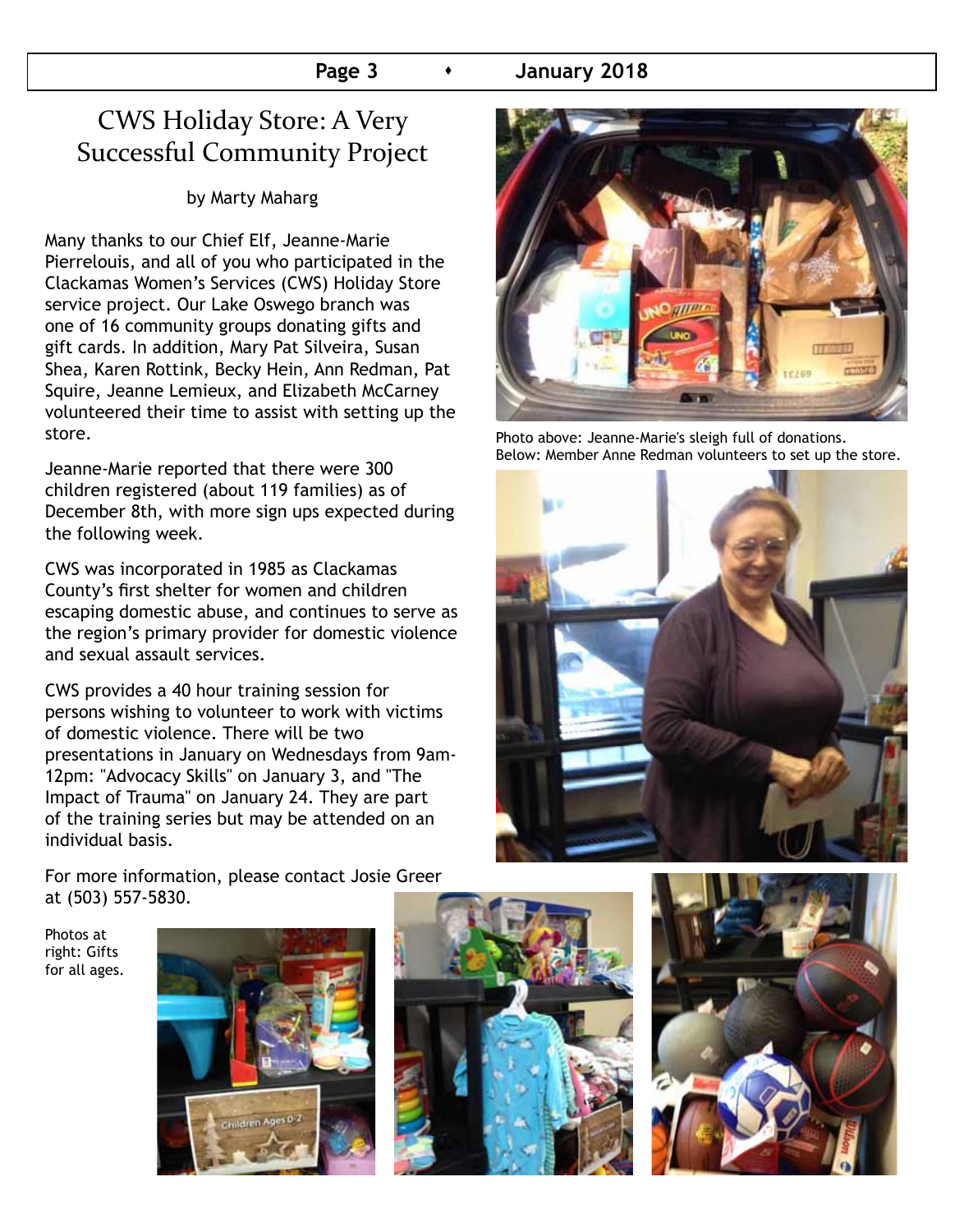| Page 4 |  | January 2018 |  |
|--------|--|--------------|--|
|--------|--|--------------|--|

## New Public Policy Group Prepares for Lobby Day

by Pat Squire

#### *First Meeting January 26, 2018, 1:00-3:00 p.m. Oswego Heritage House*

Interested in AAUW policy issues? Want to help us talk to our elected officials about our causes? Want to do a little more?

Please join us for a public policy workshop with guest speaker Trish Garner, AAUW Oregon Public Policy Chair and members from the Portland and Tigard branches. This is a great interactive opportunity to become informed about some issues and learn how to be a strong and effective advocate.

Please RSVP to Pat Squire at pfsquire@gmail.com

## Public Policy: Measure 101

by Robina Ingram-Rich

## *Special election ballots due January 23, 2018*

AAUW Oregon has endorsed a "yes" vote on Measure 101. Ballots will arrive in the mail the first week of 2018. Ballots are due January 23nd. Register to vote by January 2nd if you have moved or have had another qualifying life change since the last election.

During the 2017 Oregon legislative session, HB 2391 "access to health care, prescribing an effective date and providing for revenue raising" was passed by the house and senate and signed into law by Gov. K Brown. Details are available at olis.leg.state.or.us.

If Measure 101 passes, the short Oregon legislative session will be five weeks spent on various issues. If Measure 101 fails, the session will be devoted to refinancing Medicaid/Oregon Health Plan and filling the budgetary hole. The money from the surcharges on the various medical care providers (hospitals & insurance companies) generates matching federal funds (\$5 billion).

Some background:

Three legislators led the process for this referendum: Julie Parrish, West Linn; Sal Esquivel, Medford; and Cedric Hayden, Roseburg. Almost 85,000 signatures were collected via petitions. The opposition to Measure 101 proposes that rejecting the "taxes" will lead lawmakers to become more creative in how to fund the Oregon Health Plan and will find other ways to cut costs to provide health care for low income Oregonians.

The legislation from HB 2391 provides for all Oregon children to have health care, for 95% of Oregonians to have access to health care and for 210,000 Oregonians to have lower premiums on their health plans. One in every four Oregonians is insured by Medicaid and the Oregon Health Plan. More than one in every three families in rural Oregon rely on Medicaid.

Endorsers: Over 90 organizations are listed at yesforhealthcare.org. Besides AAUW Oregon, other endorsers include AARP Oregon, League of Women Voters Oregon, Head Start, Kaiser Permanente Northwest, Providence Health & Services, Legacy Health, the NAACP, NOW Oregon, Ecumenical Ministries of Oregon, Oregon Nurses Association, Oregon Medical Association and Willamette Dental.

The League of Women Voters of Clackamas County will be discussing Measure 101 at unit meetings in mid-January.

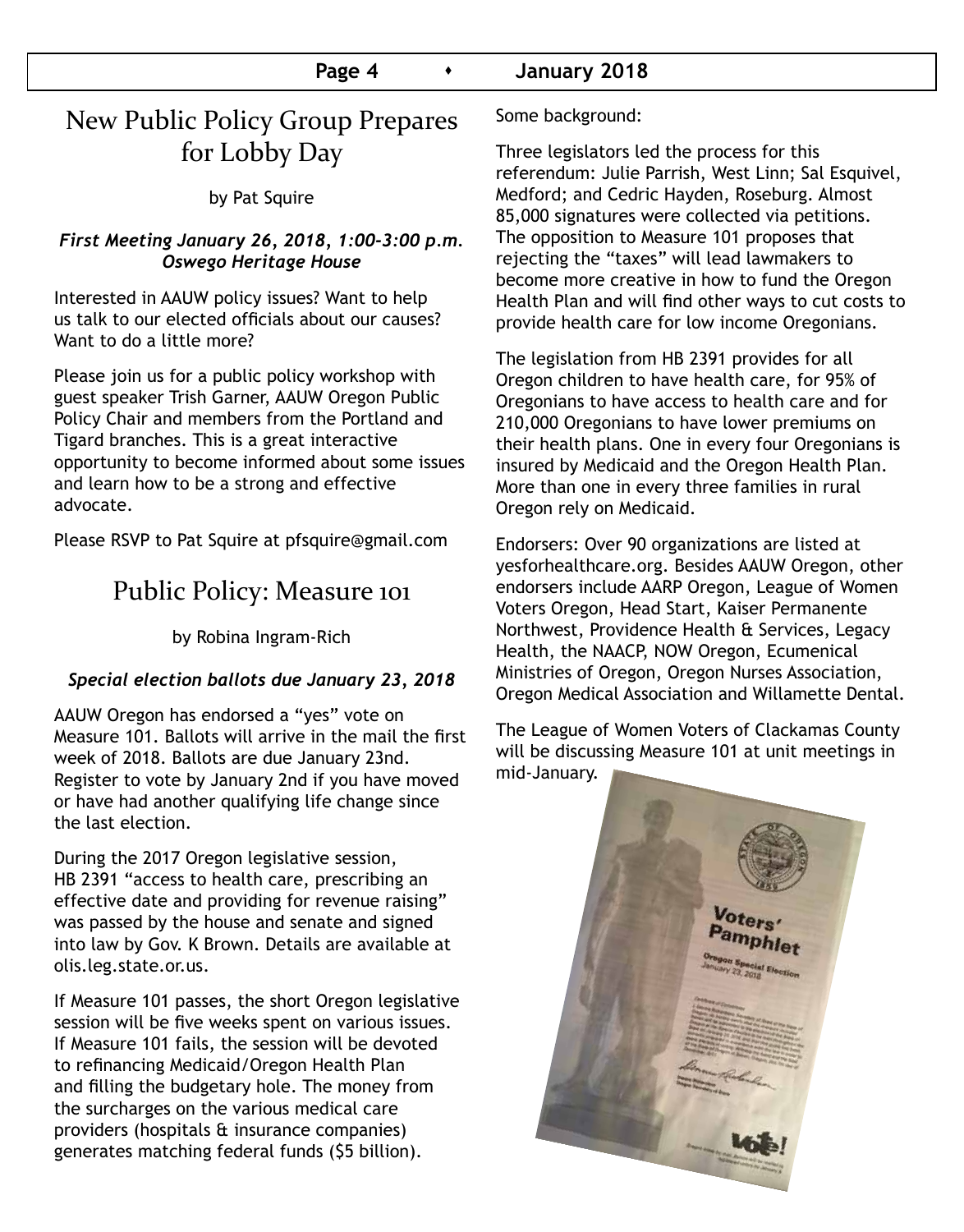## **Page 5 •** January 2018

## 2018 LO AAUW Donation Form

Name was also as a set of  $\sim$  200  $\mu$  m  $\sim$  200  $\mu$  m  $\sim$  200  $\mu$  m  $\sim$  200  $\mu$  m  $\sim$  200  $\mu$ 

Address \_\_\_\_\_\_\_\_\_\_\_\_\_\_\_\_\_\_\_\_\_\_\_\_\_\_\_\_\_\_\_\_\_\_\_\_\_\_\_\_\_\_\_\_\_\_\_\_\_\_

City/State/Zip \_\_\_\_\_\_\_\_\_\_\_\_\_\_\_\_\_\_\_\_\_\_\_\_\_\_\_\_\_\_\_\_\_\_\_\_\_\_\_\_\_\_\_\_

**LOCAL SCHOLARSHIP DONATION:**

\$\_\_\_\_\_\_\_\_\_\_\_ Donation Amount **—** Write check to *Lake Oswego AAUW* PLEASE NOTE: THIS DONATION IS **NOT** TAX DEDUCTIBLE

## **NATIONAL AAUW FUNDS DONATION:**

\$\_\_\_\_\_\_\_\_\_\_\_ Donation Amount **—** Write check to *AAUW Funds*

ALL NATIONAL CONTRIBUTIONS ARE FULLY TAX DEDUCTIBLE

Giving unrestricted gifts to AAUW FUNDS (#9110) provides support where needed most, but you can choose a specific fund:

**[ ] #9110 General Foundation Support — Allocated where most needed** 

[ ] #9170 Eleanor Roosevelt Fund **—** Supports AAUW research studies

[ ] #4337 Public Policy Fund **—** Supports advocacy for laws fair to women

[ ] #3999 Legal Advocacy Fund **—** Supports legal rights for those facing discrimination

[ ] #4339 Leadership Programs Fund **—** Supports programs like NCCWSL

[ ] AAUW National Tech Trek Program

Gifts of \$100–\$174 confer membership in the Oregon Century Club Gifts of \$175 or above confer membership in the Oregon Century Club Plus

Gifts of \$25 or more to either local scholarship or AAUW Funds may be designated to honor a friend or loved one.

This gift is a memorial (deceased) to \_\_\_\_\_\_\_\_\_\_\_\_\_\_\_\_\_\_\_\_\_\_\_\_\_\_\_\_\_\_\_\_\_\_

This gift is a tribute (living) to \_\_\_\_\_\_\_\_\_\_\_\_\_\_\_\_\_\_\_\_\_\_\_\_\_\_\_\_\_\_\_\_\_\_

Acknowledgement should be sent to:

Name \_\_\_\_\_\_\_\_\_\_\_\_\_\_\_\_\_\_\_\_\_\_\_\_\_\_\_\_\_\_\_\_\_\_\_\_\_\_\_\_\_\_\_\_\_\_\_\_\_\_\_\_

Address \_\_\_\_\_\_\_\_\_\_\_\_\_\_\_\_\_\_\_\_\_\_\_\_\_\_\_\_\_\_\_\_\_\_\_\_\_\_\_\_\_\_\_\_\_\_\_\_\_\_

**Send this form and check to: LO AAUW, PO Box 416, Marylhurst, Oregon 97036**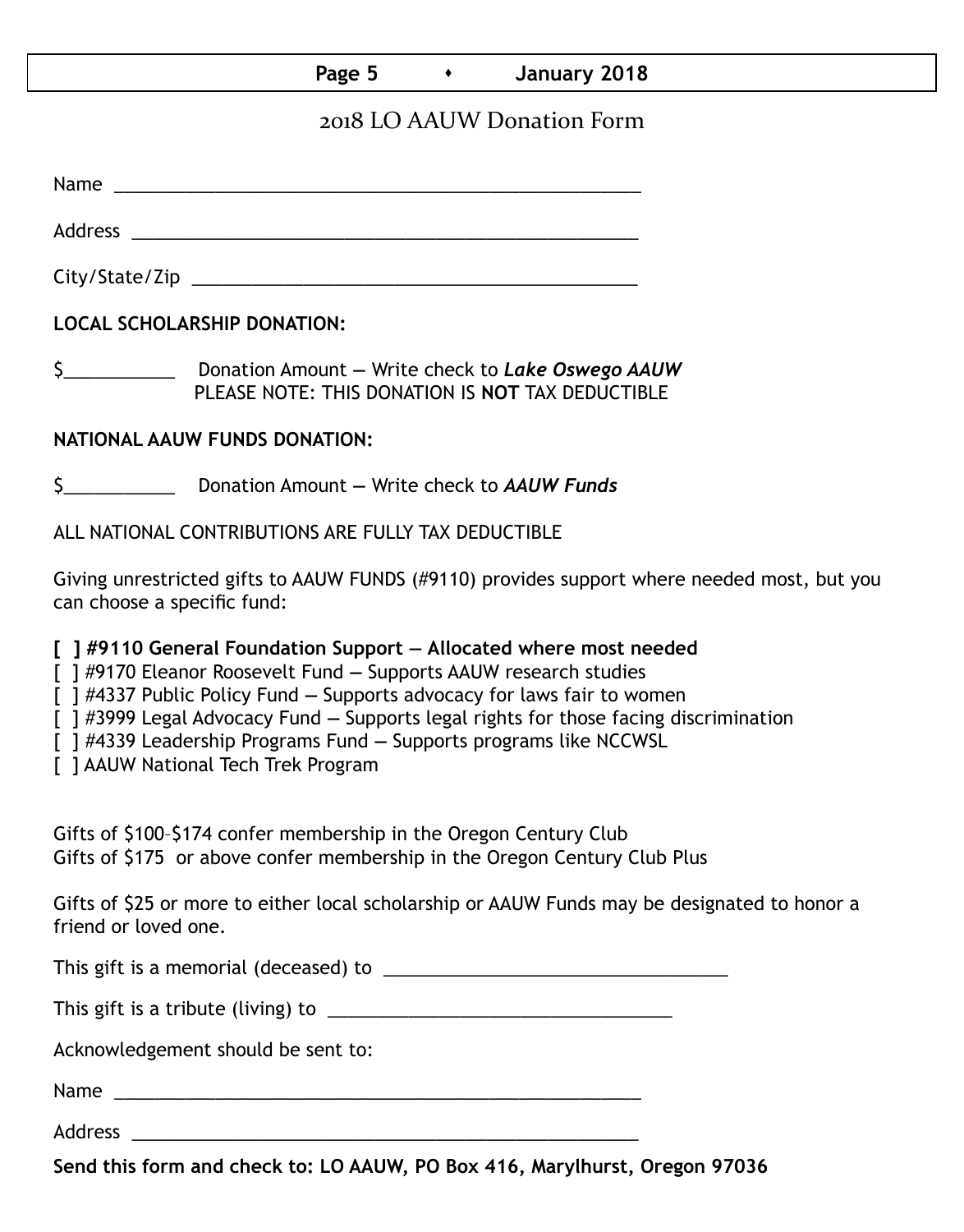## **Page 6 • January 2018**



## Member Profile: Marilyn Rudin

by Karen Rottink

New member Marilyn Rudin is a retired medical doctor who is board certified in four medical specialities. She was originally refused entrance to medical school at OHSU in spite of her high test scores. At the time the admissions staff believed a young, attractive, married, childless woman was not what they were looking for, and they were open about telling her this. So Marilyn became a biochemist. Later, two men (her husband and her boss at the biochemistry lab) recommended that she be allowed to enter medical school. This time, she was admitted.

During her medical career, Marilyn worked in the military and the private sector. Grateful for scholarships provided by the U.S. Department of Defense which helped finance her education, she served in the Army Reserves. She was called to active duty for Desert Storm. Her assignment was to set up and equip a clinic and hospital in Germany for treating our service members. Ironically, the hospital she established was in a building that was a former Nazi hospital. The Army repainted the interior white, but the Nazi signage kept bleeding through the white paint. While serving in the Army Reserves, Marilyn was appointed to the rank of General.

In civilian life, Marilyn and her partner opened a medical practice in the Portland area. When she retired at the age of 70, she employed ten doctors to service contracts at multiple hospitals in the area. The practice included Pulmonology, Sleep Medicine and other specialities. All the doctors in the practice were working well over one hundred hours per week each.

In retirement, Marilyn has immersed herself in the volunteer world. She volunteers at the Portland Art Museum representing the hospitality of the museum to the public. As a volunteer for the Oregon Ballet Theatre, she assists in the costume creation area. Medical Teams International is another organization to which she lends a helping hand, asssiting with breaking down large packages of donated medicine into smaller packages suitable for delivering medical relief. She also helps repair and maintain medical equipment since she really enjoys solving problems and is mechanically inclined. Additionally, Marilyn is devoted to the Oregon City Library and is part of the Lake Grove Rotary Club. The Club does many service projects, including assisting Clackamas County Women's Services with their activities.

Travel is a passion for Marilyn and her husband. They take two overseas trips each year and one trip within the U.S. She says they are incorporating as much travel into their lives as possible in the time they have left. One of their favorite adventures was viewing wildlife in Africa.

Now that you know about Marilyn's many interests and activities, it should be easy to strike up a conversation with her at our meetings.

## Holiday Gala

On December 17 forty-three attendees enjoyed abundant food and spirited conversation at the home of Mary Pat Silveira and Robin Adair. Thank you all for supporting this annual scholarship fundraiser. We hope you enjoy the photos on the following pages that were taken by Bruce Rottink, Penny Hansen and Stephanie Carter.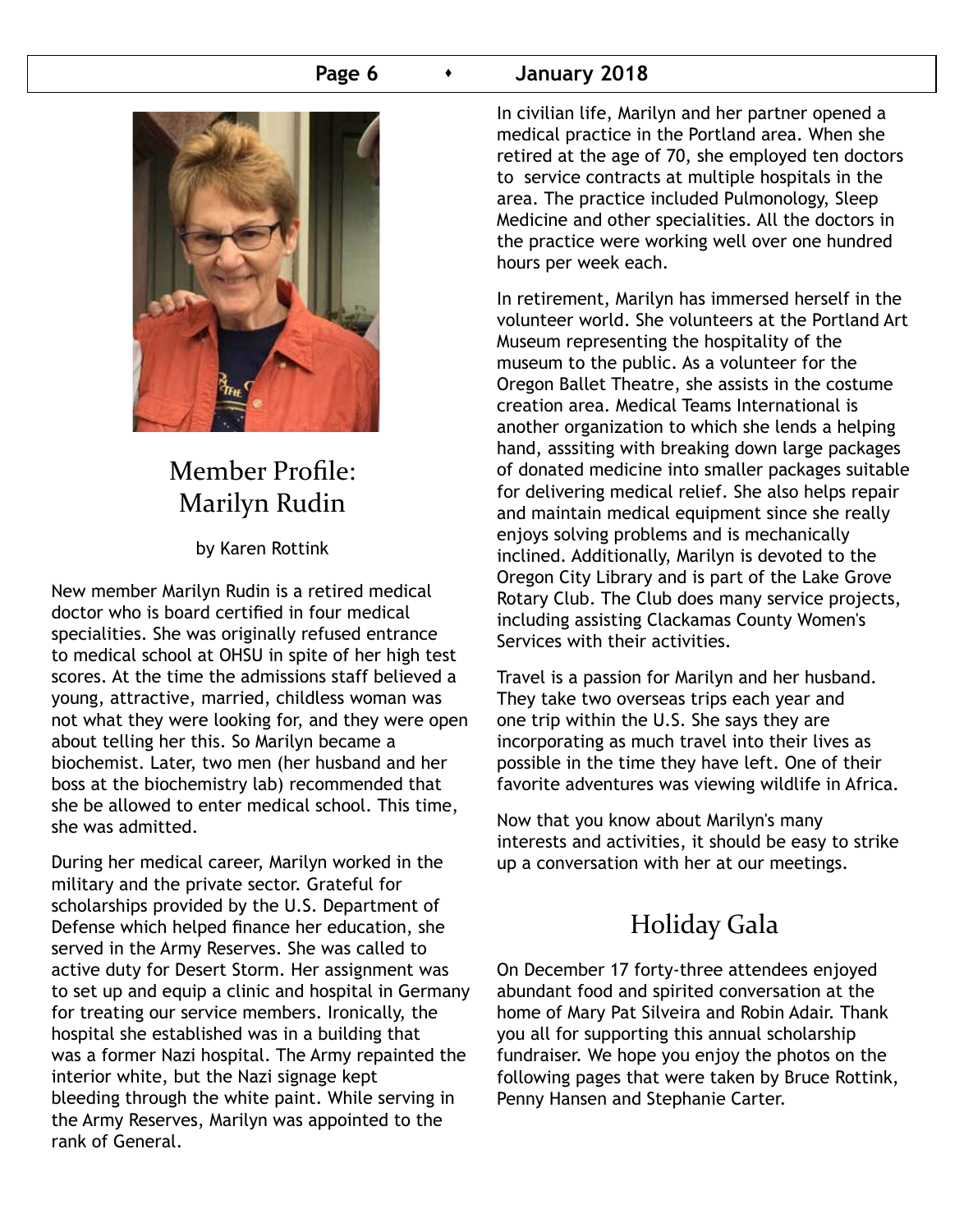## **Page 7 • January 2018**



Photo above from left: Karen Rottink, Jane Taft, Terry Hyland. Below from left: Jeanne and Chuck Lemieux, Bruce Rottink, Martin Sobelman, Marty Maharg. Photo above from left: Pat Squire, Diana and Dave Bower.



Below from left: Eleanor and Ron Kurtus, Susan Hornung.



Photo: Stephanie Wagner and Mary Pat Silveira. Photo: Judy Hale and Margaret Ricks.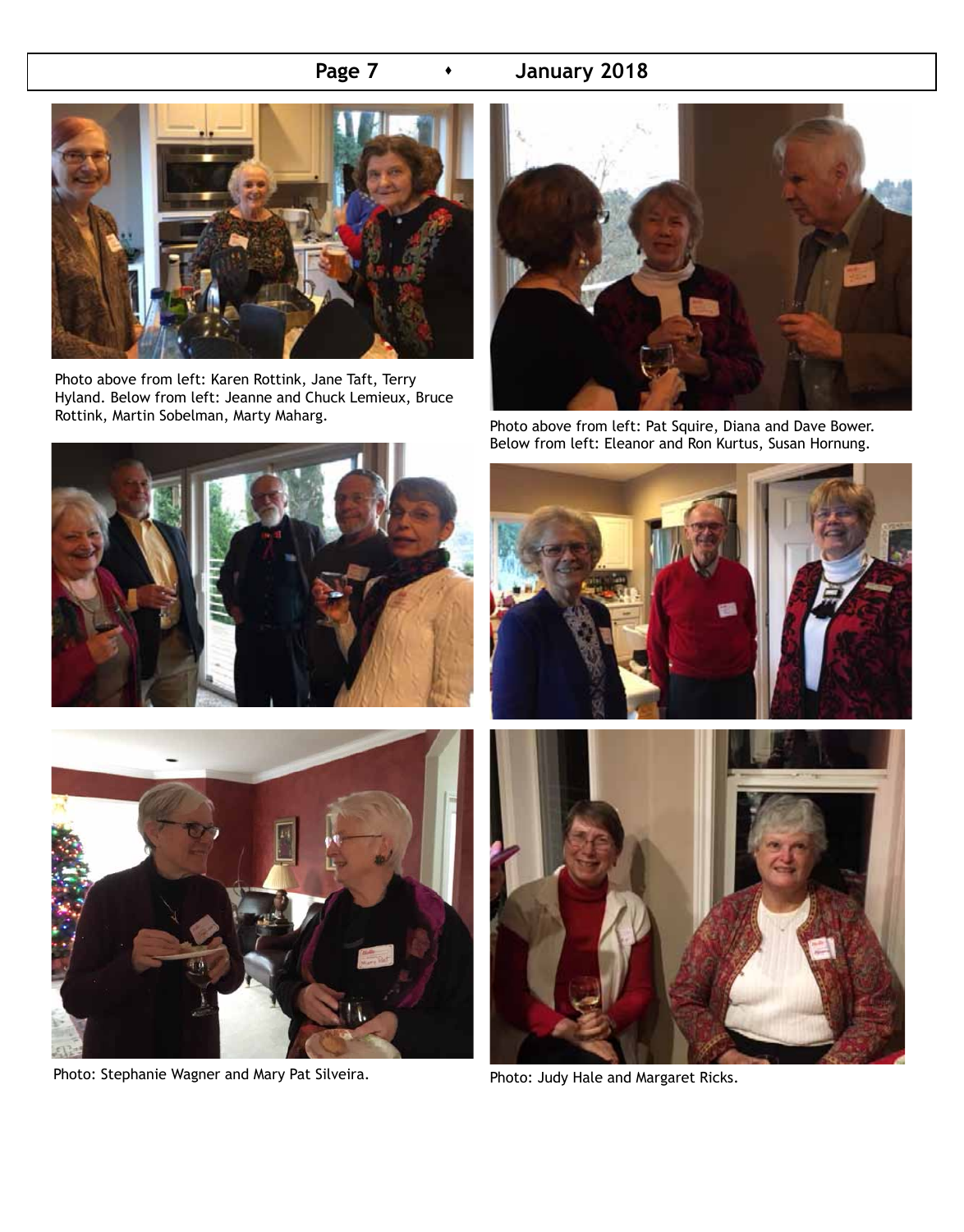## **Page 8 • January 2018**



Photo above from left: Gabriella Lu, Karen Rottink, Bettirae Willis. Below from left: Doug and Sharon Hawley.





Photo from left: Jane Taft, Nacy Dunis.



Photo above from left: Claude and Jeanne-Marie Pierrelouis. Below from left: Cindy Regier, Jackie Magner, Judy Hale.





Photo from left: Dave Hansen, Kevin Lu, Bruce Rottink.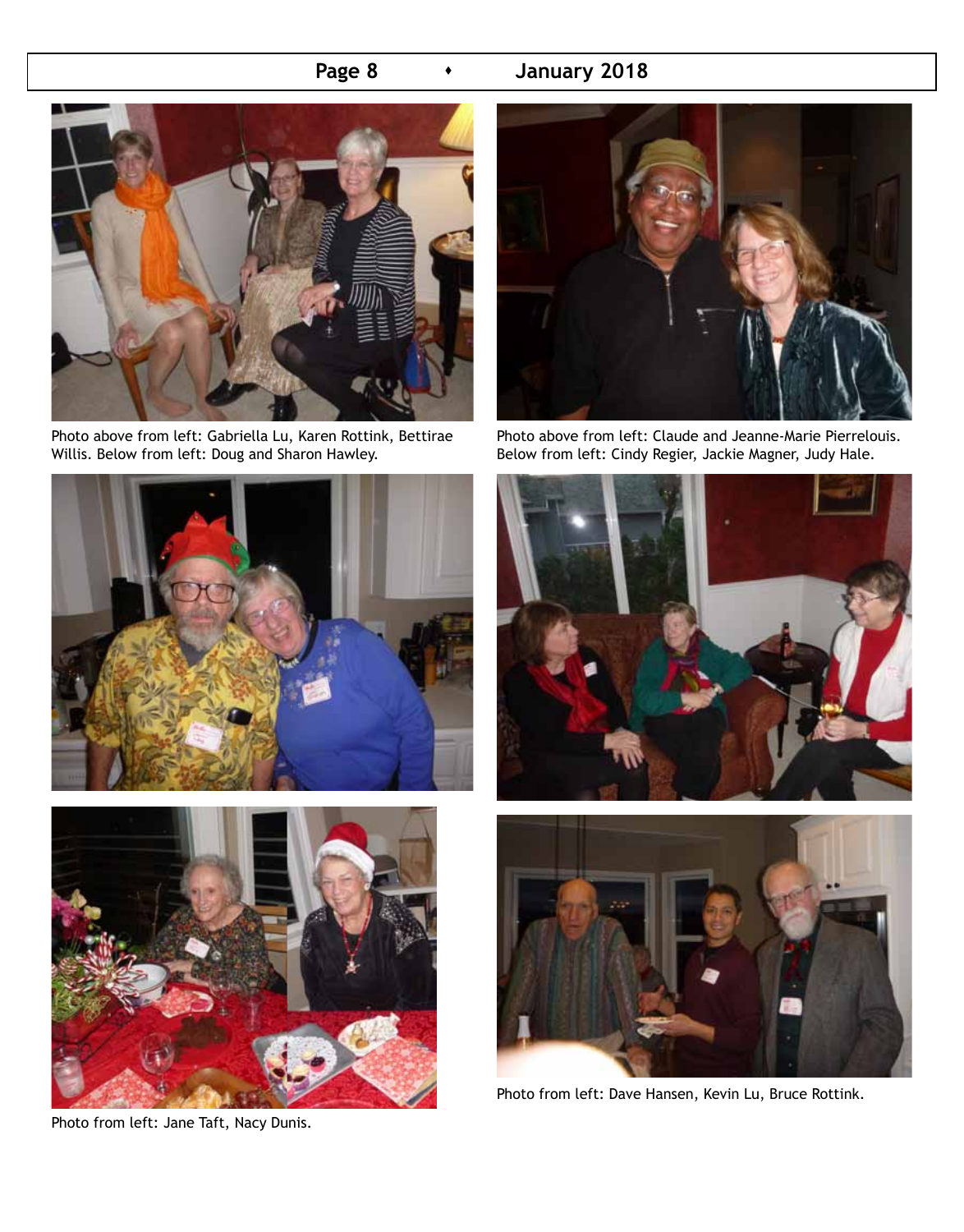## **Page 9**  $\rightarrow$  January 2018



## Member Profile: Diana Ricks

by JoAnn Siebe

You may have already met Diana Ricks; she has been attending the Lunch Bunch and Tuesday Book Group since she joined our Lake Oswego branch this summer. She is a traveler and a catalyst with resilience and a lifelong love of learning.

Diana the Traveler: She really gets around! Diana grew up in Lafayette, IN. Her love of politics and her desire to live in a big city led her to Washington, D.C. After graduating from Trinity University in 1971 with a political science degree, she began her banking career, first in loan operations and then in IT project Management.

An unusual event happened just before she graduated: Her mother and her mother's friend (who had a son) decided to set their kids up on a blind date. Surprise! She and Steve got married in 1972. Steve was an engineer who managed large construction projects, like the building of hospitals. As a result, they lived in many places from Arlington, VA to Seattle and Portland - and many places in between - throughout their marriage.

Diana the Catalyst: Diana was very involved when her kids were in school. In 1987 the school administration decided to close the school kitchen, which served middle and high school students, and install vending machines instead. Diana sprang into action with four other mothers. They got estimates for renovating the kitchen, raised \$20,000 to

complete the job as well as hire a nutritionist, and even completed all the required paperwork for the school. An incredible victory for everyone, especially the students!

Diana's Resilience: After the 2007 recession banking jobs dried up. She decided to retire and was surprised that this opportunity allowed her to discover and develop skills she didn't know she had. She joined a book group in Washington and became the leader. She discovered a new level of reading books and that she had a skill for engaging people in discussions. Although she lost her work connections, she now found new connections in her book groups. A side benefit: Book groups are everywhere – no matter where they moved.

When they were living in Portland in 2014, Steve died suddenly. They had been married 42 years. Once again life threw her a curve and once again it was her resilience that helped her move forward. She moved back to Indiana to care for her 91-yearold mother. Her mother died that same year. Her resilience and determination to "get busy living" sustained her again.

Diana's Lifelong Love of Learning: Diana's incredible drive to learn led her to TELOS, a senior learning community in Washington. She helped it grow by polling members' interests and finding quality individuals to instruct the classes. By building a "pool" of instructors she created a group who would help further the growth of the program through referrals.

Currently she is involved with the Senior Studies Institute at PCC. She enjoys weekly groups that discuss current events. They usually meet at the Lake Oswego Adult Community Center.

Diana moved back to the Portland area to be near her children and grandchildren. She recently purchased a home in Summerfield in Tigard and has been in the long process of completely renovating it.

Finally, you may recognize her name since her sister-in-law is Margaret Ricks, our Lake Osewgo branch's current VP of Finance. Watch for Diana Ricks at our next program meeting and introduce yourself. You will be in for a treat!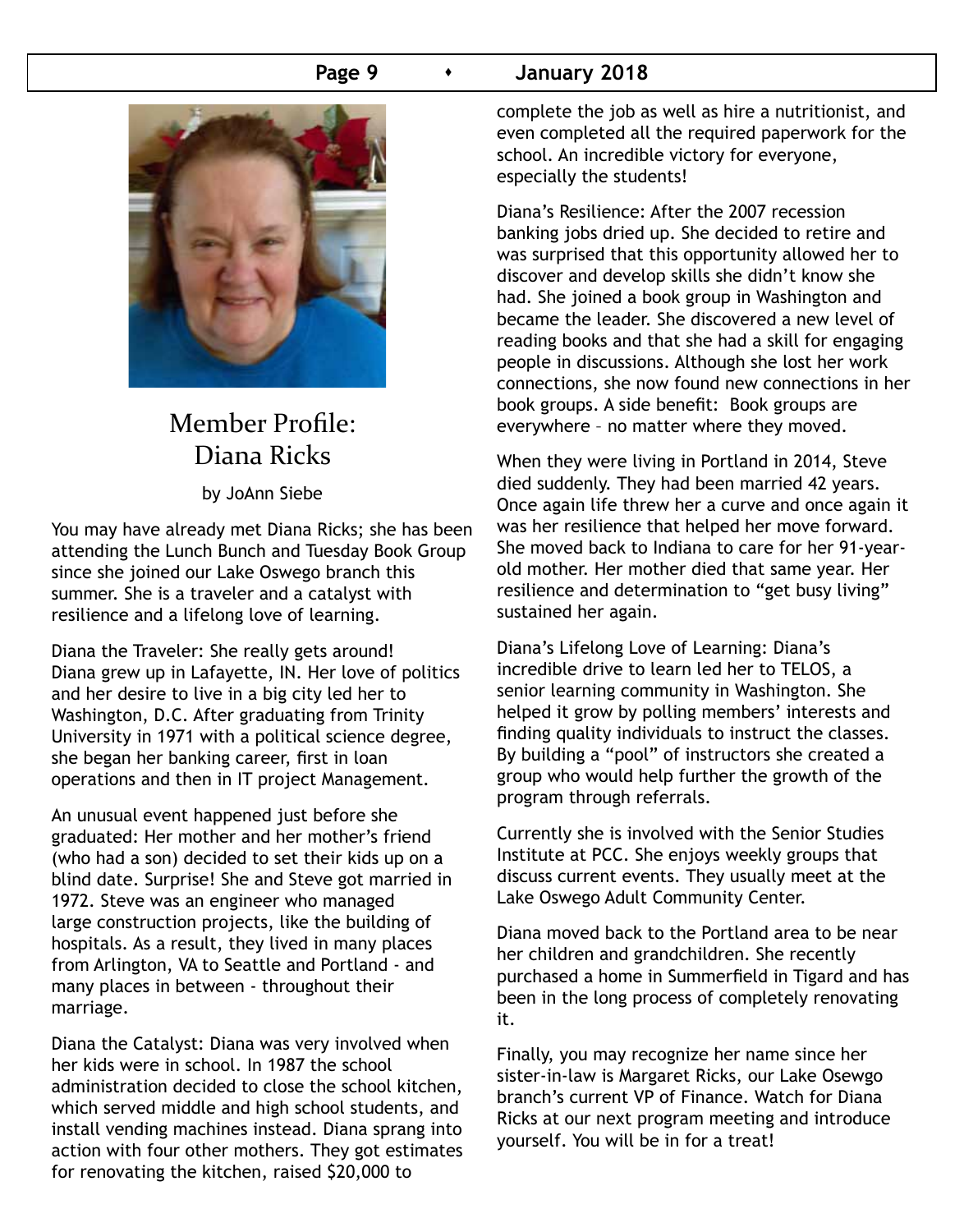## Interest Group Activities

**Tuesday Books 4th Tuesday at 11:00 a.m.**

Date: January 23

Book: *News of the World* by Paulette Jiles Location: Szechuan Kitchen, Lake Oswego For more information, contact Dixie Kroupa, (503) 697-8028, dixie.kroupa@comcast.net

#### **Murder by the Book 2nd Wednesday at 12:00 p.m.**

Date: January 10

Book: *Plantation Shudders* by Ellen Byron Leader: Suzanne Kaveckis

Location: 4949 Meadows Rd., Suite 200, Lake Oswego

For more information, contact Jane Taft, (503) 709-3185, taft.jane@gmail.com or Stephanie Carter, (971) 285-5882, secarter1@gmail.com

#### **Interpretive Books 3rd Thursday at 9:30 a.m.**

Date: January 18

Book: *Princess: A True Story of Life Behind the Veil in Saudi Arabia* by Jean Sasson Leader: Connie Irwin Hostess: Ann Keddie For more information, contact Ann Keddie, rlkavk50@centurytel.net or Linda Watkins, (503) 694-2334, l.and.m.watkins@gmail.com

#### **Thursday Evening Books 4th Thursday at 7:00 p.m.**

Date: January 25 Book: *A Long Way Home* by Saroo Brierly Hostess: Jane Taft For more information, contact Suzanne Kaveckis, (503) 678-1641, smkaveckis@icloud.com

## **Friday Books 4th Friday at 10:00 a.m.**

Date: January 26 Book: *Between the World and Me* by Ta-Nehisi Coates Leader: Ann Meyer Location: West Linn Public Library (Bamboo Room). For more information, contact Irene Romero, (503) 657-6159, ireneromero@mac.com

#### **Non-Fiction Books 2nd Monday at 10:00 a.m.**

Date: January 8 Book: *Midnight in Siberia* by David Greene Leader: Susan Shea Location: Cortona Room at Nicoletta's Table. For more information, contact Sharon Callen at Sharonlcallen@gmail.com or (503) 505-0935

#### **Laffalot Bridge 2nd Monday at 1:00 p.m.**

We are a fellowship group who play for fun and score using the Chicago method. This group is accepting new members. If you would like to join, be added to the substitute list, or for more information, contact Bettirae Willis, (503) 891- 6232 (cell), bewillis@easystreet.net

#### **Third Wednesday Bridge 3rd Wednesday at 1:00 p.m.**

This group is looking for additional members. If you would like to be added to the substitute list, or for more information, contact Penny Hansen, (503) 636-7255, pennyhansen@comcast.net

### **Portland Center Stage Date and Time Vary**

Season ticket holders for the Portland Center Stage's Thursday matinees will enjoy a year of musicals, dramas and comedies. For more information, contact Betty Barber at (503) 675- 0594 or barberbc@yahoo.com

#### **Exploring the Northwest Date Varies**

There is no event scheduled for January. If you are interested in this group, please contact Sue Kingzett at (503) 656-5970 (home), (503) 706-8184 (cell) or email: sezett@msn.com

### **Delightful Dining Date Varies**

There is no event scheduled for January. If you are interested in this group, please contact Jane Taft, (503) 709-3185, taft.jane@gmail.com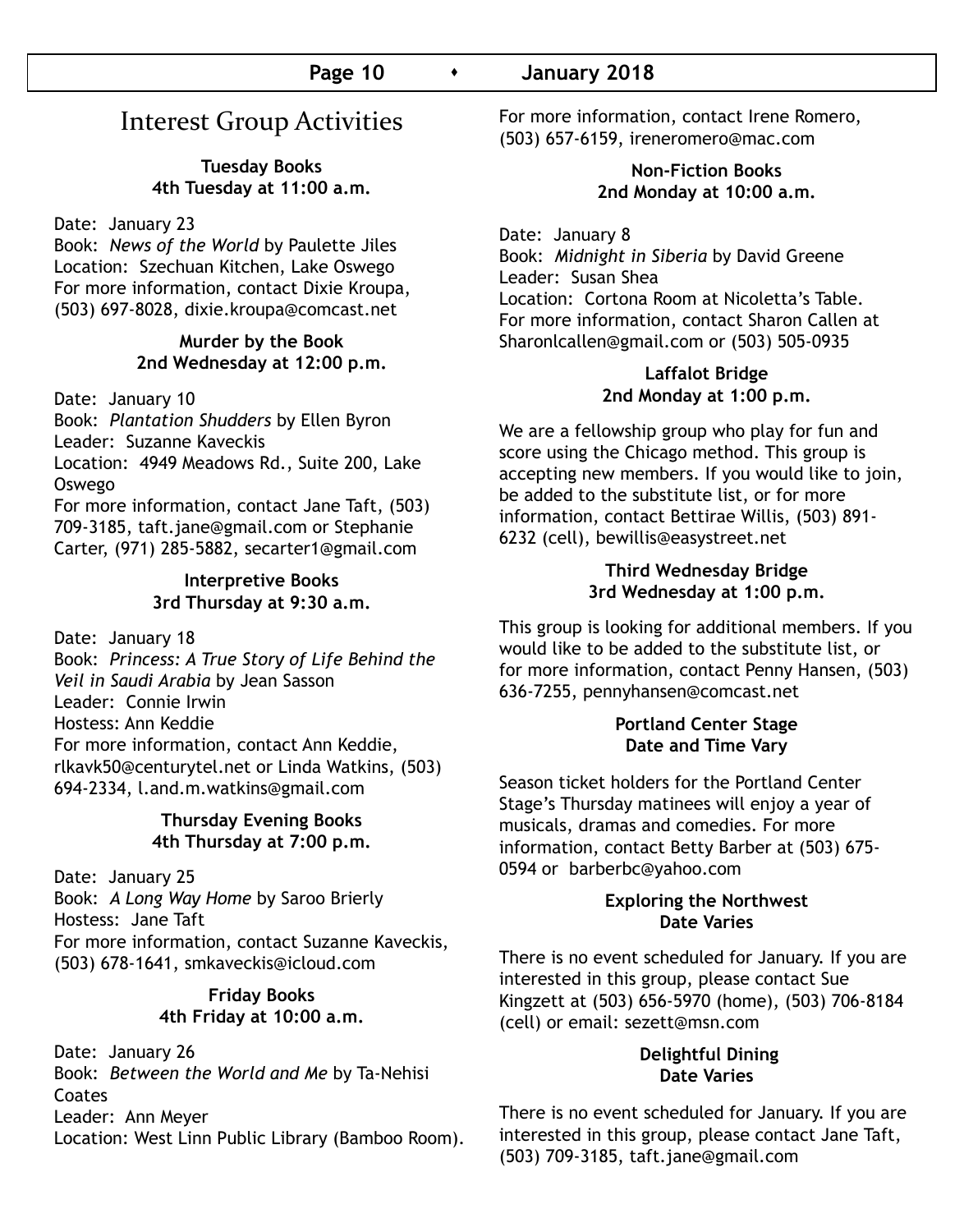# January 2018

| Sunday         | Monday                                                        | Tuesday                                                                           | Wednesday                                 | Thursday                           | Friday                                                            | Saturday                       |
|----------------|---------------------------------------------------------------|-----------------------------------------------------------------------------------|-------------------------------------------|------------------------------------|-------------------------------------------------------------------|--------------------------------|
|                | $\mathbf{1}$                                                  | $\overline{2}$                                                                    | 3                                         | $\overline{\mathbf{4}}$            | 5                                                                 | 6 <sup>1</sup>                 |
| $\overline{7}$ | 8<br>Non-Fiction<br><b>Books</b><br>Laffalot<br><b>Bridge</b> | 9                                                                                 | 10<br>Murder<br>by the Book               | 11<br>Board<br>Meeting             | 12                                                                | 13<br><b>Branch</b><br>Meeting |
| 14             | 15                                                            | 16<br>Lunch<br><b>Bunch</b>                                                       | 17<br>Third<br>Wednesday<br><b>Bridge</b> | 18<br>Interpretive<br><b>Books</b> | 19                                                                | 20                             |
| 21             | 22                                                            | 23<br>Fourth Tuesday<br><b>Books</b><br>Special<br><b>Election Ballots</b><br>Due | 24                                        | 25<br>Thursday<br><b>Books</b>     | 26<br>Friday<br><b>Books</b><br>Effective<br>Advocate<br>Workshop | 27                             |
| 28             | 29                                                            | 30                                                                                | 31                                        |                                    |                                                                   |                                |



Photo: Stephanie Carter, Margaret Ricks, Susan Shea. Photo: Marge Ransom, Betty Barber.